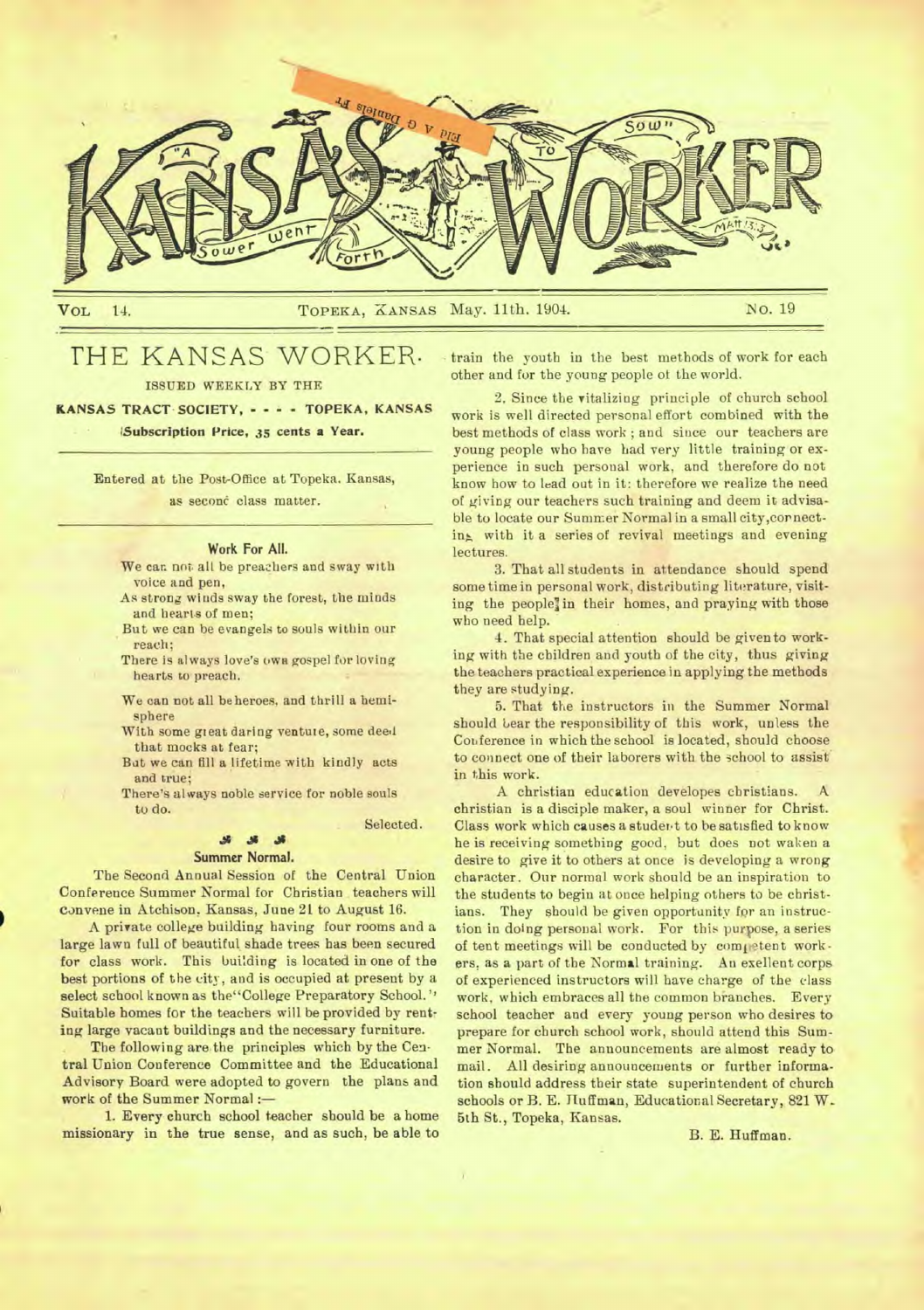#### A Plan For all To Work.

You will doubtless be interested to learn, that the *Family Bible Teacher,* formerly published at Cincinnati, 0., has been sold to the Southern Publishing Association, and is therefore now owned by the denomination.

In recent Testimonies the Lord has spoken very plainly in regard to house-to-house work, stating that "this is the highest missionary work that can be done." Also, "Angels of God attend you to the dwelling of those you visit." The very work here outlined is that designed to be done through the *Family Bible Teacher.* The lessons furnish a purpose, or an object, for calling at the homes of the people, and as they become interested in the studies, it gives opportunity to answer their questions and give them just what they need. It is in this way that the most can be accomplished.

We feel confident that if regular, systematic work can be done with the *Family Bible Teacher,* we shall see many precious souls coming out and taking their stand, and this message advance much more rapidly than ever before. The plan is inexpensive, and good, effective work.

"I believe this is the most effective way yet tried of reaching ALL of the people. I am sure if all our people would take hold of this house-to-house work, every soul in America would soon have an opportunity to bear the message. I never saw a plan whereby every one, rich or poor, learned or unlearned, could do such successful work for the Master as with *the Family Bible Teacher."* 

The circulation of the *Family Bible Teacher* wherever a tent effort is to be made,will invariably result in gaining the favor of the people and increase the attendance at the meeting. It will enable them better to understand the truths presented, and as the tent-meeting season will soon open, now is the time to begin this kind of work.

These lessons will be furnished in quantities at 7 cta. a set(twenty-eight lessons), or 20 cents per hundred for single numbers, plus the transportation char ges.

Orders may be sent to *Pacific Press 18 West 5th St., Kansas City, Mo.*  C. McReynolds.

#### \$

### **Go Work To-Day In My Vineyard.**

Never put off that which can be done now. God's day of salvation is "now," "To-DAY." Reader, are there not some souls in your neighborhood or city who have not yet heard the last message of mercy? Who is responsible for these souls? Are you waiting for the conference to send workers into your neighborhood? Do you not think it would be much more pleasing to the Lord if you would do this work yourself. and thus leave the workers free to carry the message to new fields? Have you thought of what you might do if you were to adopt a systematic use of the *Family Bible Teacher?* Just think, by the use of this little messenger you can place practically the entire truth, in a clear, concise manner, in the bands

of your friends and neighbors at the small cost of about seven cents for each family. The plan is so simple that even the weakest of the Lord's children can successfully engage in it.

The plan of the work is this: The first week visit the homes of the people, tell them about the course of • study, and invite them to become regular readers: with those who accept, leave lesson No. 1, promising to bring them one lesson each week thereafter until the entire course is completed. Any one who is willing to spend a few minutes each week can easily teach from tea to fifty families by ,this method. For further information regarding plans of work, send for a free booklet entitled, *"The Family Bible Teacher & Suggestions for Its Use."* This also tells how to make the work self-supporting. Ascertain the number of lcssonseach member of your company is willing to distribute each week, add the totals together, and place the order with the Pacific Press, Kansas City, Mo.

Brethren and sisters, do not put this off, but do it now, lest the blood of souls be found on your garments. If you have net yet read this important course of lessons yourself, send ten cents and a full set will be sent you postpaid.

## .11 .118 Js

#### **Union College Summer School.**

It seems quite clear to the board of managers of Union College that we can not carry out fully the instruction we have received on the subject of education without conducting work during the summer. It has therefore been arranged to conduct a school during the coming summer provided there are enough students who desire to take work to warrant the employment of regular teachers.

The courses of instruction which are offered are Bible, Common Branches, Agriculture, Horticulture, Print ing, Wood and Iron work, besides special studies which are offered in the regular College course which students may desire to make up.

Full credits will be given for all satisfactory work done. Students will not be encouraged to take heavy work along purely literary lines, but to spend considerable time in manual labor on the College farm or in the College shops. They will thus be enabled to pay a large part or the whole of their expenses, and to receive credits on their tuition for next year.

This is not intended to take the place of normal work for church school teachers. The Summer normal for teachers is to be conducted at Atchison, Kansas, under the direction of the Educational Secretary of the Central Union Conference.

Will those who desire to take work in the Union College Summer school correspond with the president of Union College immediately? There is opportunity for some faithful young men to take up Bible and Agriculture and to earn considerable of their expense for next year.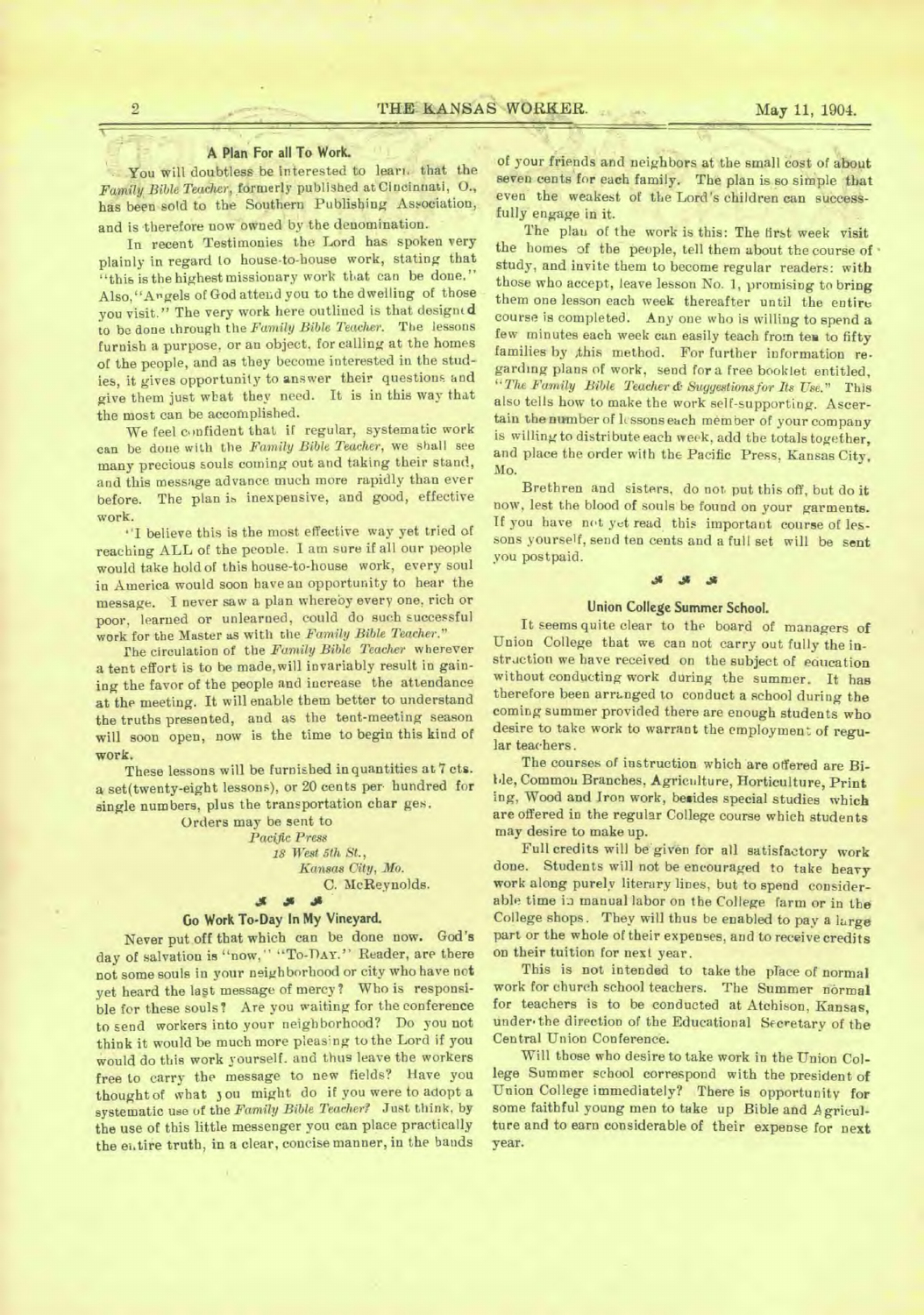Let any who desire to take up special lines of work, such as music or the studies offered in the regular College course, correspond with the school at once, so we may know what is desired, and what we can arrange for in this line.

> Address L. A. Hoopes, College View, Neb.

### **al J. .31**

#### Sabbath-school Teachers--Attention)

Saobath-school teachers remember how sad we felt when the *Sabbath-school Worker* was discontinued. Did we so completely forget about it during its absence that we ran not call it to remembrance again, even from viewing its very presence? I am sorry to announce that only 22 schools out of 94 report their having the *Worker. I* do not understand why our sabbath-school teachers, in view of the light we have bad of the necessity of Sabbath-school teachers qualifying themselves for efficient service, can rest satisfied without every available help within their power to *get.*  To mention the small cost of the paper ought to be no inducement at all when you take into consideration the valuable articles it contains. The superintendents, too, are crippling along when they do not keep informed, and do not keep in touch with every worker.

Send your orders at once.

Mrs. Belle Emerson.

$$
\mathcal{S}=\mathcal{S}^{\mathcal{S}}\quad\text{,}
$$

#### "The Union College Messenger."

No. 1, Vol. 1 of this periodical was issued May first. It will be a 32 page magazine, issued semi-monthly by Union College, and will be of great interest, not only to all students and teachers of Union College, but to ail who are interested in the cause of education in general, and the work of our school in particular, The editorial force is strong, and one especially salient feature of the paper will be reports from and news of the Alumni of the College.

A years subscription **FREE** to anyone who will send us a club of five subscribers at 35 cts. eaob.

The subscription price will be 35 cents per year. 24 numbers. Send all subscriptions and requests for sample copies to

**THE UNION COLLEGE MESSENGER,** 

*College View, Nebraska.* 

Kansas was in bloom. if it does not freeze in a few days, there is a prospect for the greatest fruit crop in Kansas that has been seen for many *years.* Prospects are good for all kinds of crops now. This is our time to work. Let us sow the country deep with our books, pamphlets, tracts and papers now. Where are the hundreds of resident missionaries who will sell and distribute the literature?

Write to us and we will see that you are connected with the Pacific Press people and can get your books. The change in our office work will result in much more instead of less work being done.

C. McReynolds.

#### .10 Jg

The work that centuries might have done, must crowd the hour of setting sun. C. McReynolds.

#### The Sanitarium.

Since the first of September last there has been paid in on the sanitarium fund \$2000.00 up to the present date. We will publish in the next **WORKER,** which comes out each week now, the names of all who have paid anything and the amount each has paid. We trust that there will be much more in by that time. We have but three weeks from the time this paper is issued, to get the other  $$1000.00.$  1t must come or we will lose sixthousand dollars. Shall it be so? 'This is no big story to get somebody to act; it is truth. The people in Wichita have the land purchased and the deed made to us and placed in the bank and will be ready to place it and \$3000.00 in cash in our hands at the time of the meeting that is appointed to be held there June 7, if we have our \$3000.00 ready. The meeting referred to is a meeting of the Trustees of the Kansas Medical Missionary and Benevolent Association with the Chamber of Commerce Board of the city of Wichita to make the final contract, receive their first payment of \$3000.00 and deed to the 20 acres of land.

Now don't any one say that the Sanitarium is not going to be a GO. It will if we will do our part.

Where are the forty brethren wbo were present at the meeting on the camp-ground last fall in Newton and voted for us not to borrow money? Will they now make their votes good by backing it with the cash? One man sent in \$200.00 last week. He was one of the men who were in the meeting referred to. If a few more will do likewise we will be ready to meet the promise we have made and save the \$6000.00. Come, my brethren, it is for you to say how this thing is to go. We give you notice of the situation as it is. It was a large camp of nearly 1000 of our people in the state that said by their vote for us to go on with the enterprise.

C. McReynolds.

#### **Js**

#### Proposition.

We wish to repeat the proposition that was made in the **WORKER** four weeks ago. I find that some of our people have not read it. We are sure this is an opportunity that many will wish they had accepted when it is to late. We do not care to publish the advantages that will be given to those who take hold with us in this way but assure you that we will make it a benefit to them.

The proposition referred to is this:— To all who wilt invest \$200.00 or more in the Sanitarium now, we will give a guarantee that they can at any time after the institution is opened, take up the amount invested in treatments and board for any member of their family, or they can send a charity patient on their account.

If you want a sanitarium near home, now is the time to lift and it will be established very soon. But don't take too long to think about it and let the opportunity pass. Now is the time to act. Let us hear from you at once.